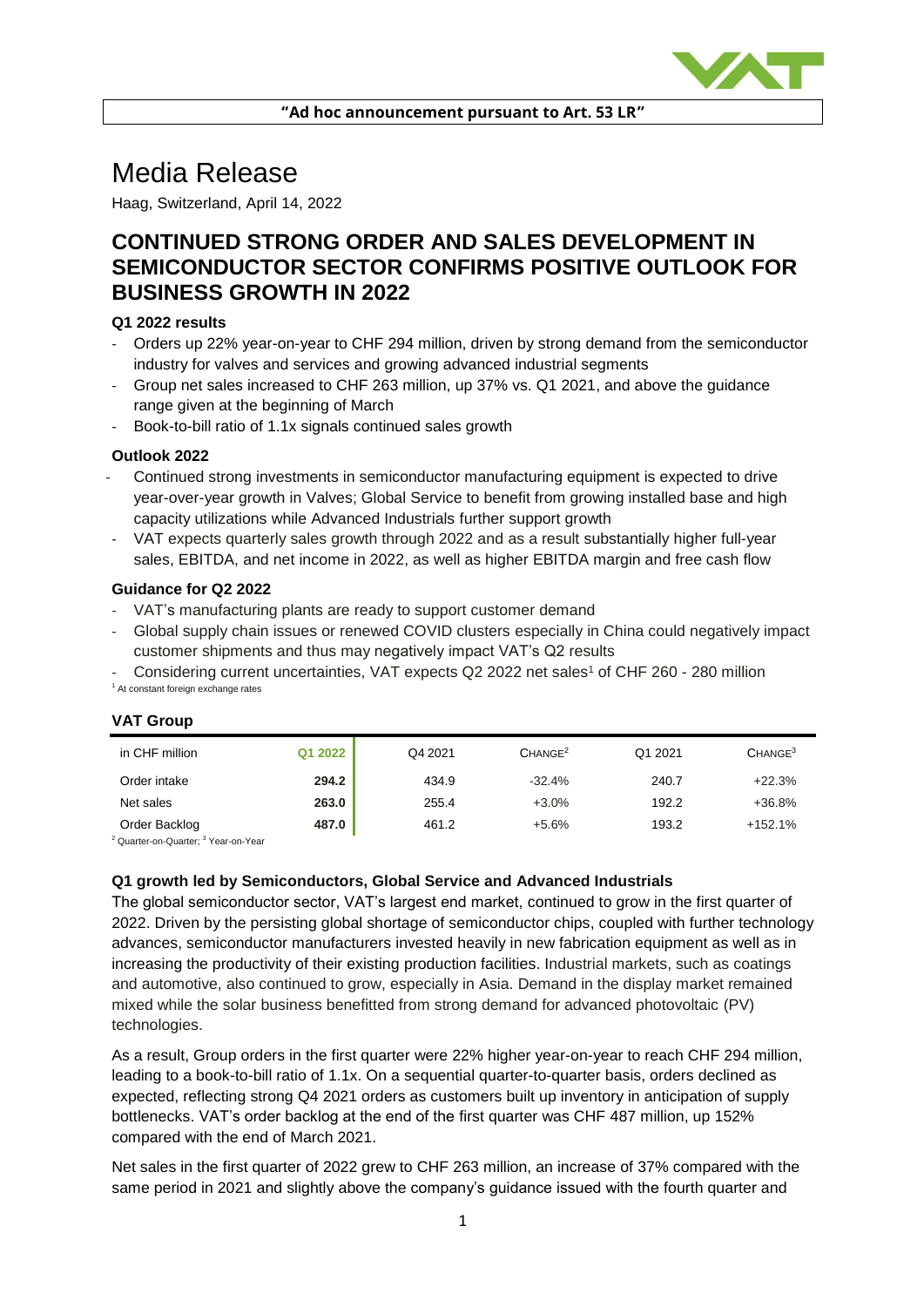

full-year 2021 results on March 3, 2022. Foreign exchange movements, especially the US dollar versus the Swiss franc, had no significant impact on first-quarter net sales compared with the same quarter in 2021.

### **Segment Review**

#### **VALVES**

| in CHF million        | Q1 2022 | Q4 2021 | CHANGE <sup>1</sup> | Q1 2021 | CHANGE <sup>2</sup> |
|-----------------------|---------|---------|---------------------|---------|---------------------|
| Order intake          | 241.1   | 375.9   | $-35.9%$            | 200.7   | $+20.1%$            |
| <b>Semiconductors</b> | 183.9   | 269.9   | $-31.9%$            | 140.8   | $+30.6%$            |
| Display & Solar       | 14.6    | 34.8    | $-58.0\%$           | 20.5    | $-28.8%$            |
| Advanced Industrials  | 42.5    | 44.2    | $-3.8%$             | 39.4    | $+7.9%$             |
| Net sales             | 214.0   | 204.6   | $+4.6%$             | 156.0   | $+37.2%$            |
| <b>Semiconductors</b> | 162.6   | 152.3   | $+6.8%$             | 112.0   | $+45.2%$            |
| Display & Solar       | 19.9    | 18.3    | $+8.7%$             | 14.5    | $+37.2%$            |
| Advanced Industrials  | 31.5    | 34.0    | $-7.4%$             | 29.4    | $+7.1%$             |
| Inter-segment sales   | 20.8    | 21.9    | $-5.0%$             | 16.2    | $+28.4%$            |
| Segment net sales     | 234.7   | 226.4   | $+3.7%$             | 172.2   | $+36.3%$            |
| $10$ $10$             |         |         |                     |         |                     |

Quarter-on-Quarter <sup>2</sup> Year-on-Year

**Valves** reported orders of CHF 241 million, up 20% year-on-year, and net sales of CHF 214 million, an increase of 37% compared with the same period in 2021.

The growth was mainly driven by higher demand in the **Semiconductor** business unit, where orders increased 31% to CHF 184 million, and net sales amounted to CHF 163 million, up 45% compared with the first quarter of 2021. End-users continue to invest in new technologies to manufacture the next generation of chips, while at the same time increasing capacity for existing chip designs in order to satisfy the fast-growing demand for both logic/foundry and memory chips.

Highlights in the quarter for Semiconductors included the expansion of its customer base in Asia and the first specification win in motion components used in a deposition application. This specification win, in which VAT designs a new product together with the customer, reflects VAT's strategy to expand into profitable adjacent businesses that build on its lead in the core vacuum valve segment and builds the foundation for future growth. In addition, the scope of production at the company's Malaysia plant was further expanded with the release of a high-volume pendulum control system.

Orders in the **Display & Solar** business – VAT's smallest business unit – declined by 29% year-onyear, mainly reflecting the project nature of this business, which results in order fluctuations. Sales, on the other hand, increased by 37% as VAT executed some of the orders received in 2021. In the display business, demand was predominantly for valves used in the production of mini-LEDs that serve as the light source for premium LCD displays. The OLED business remained muted. In the solar sector, demand was driven mainly by PERC but we experienced encouraging growth in shipments to high-efficiency heterojunction based technology (HJT).

The **Advanced Industrials** business unit continued to grow with orders up about 8% and sales up about 7% respectively year-on-year. This was fueled by continued demand for crystal pulling and high-end industrial coating applications, especially in Asia. The business also saw increased demand for e-beam (electron beam) technologies used in areas such as medical device sterilization, scientific instruments and other industrial applications, as well as for equipment used in 3D metal printing and Lithium-ion batteries for electric vehicles.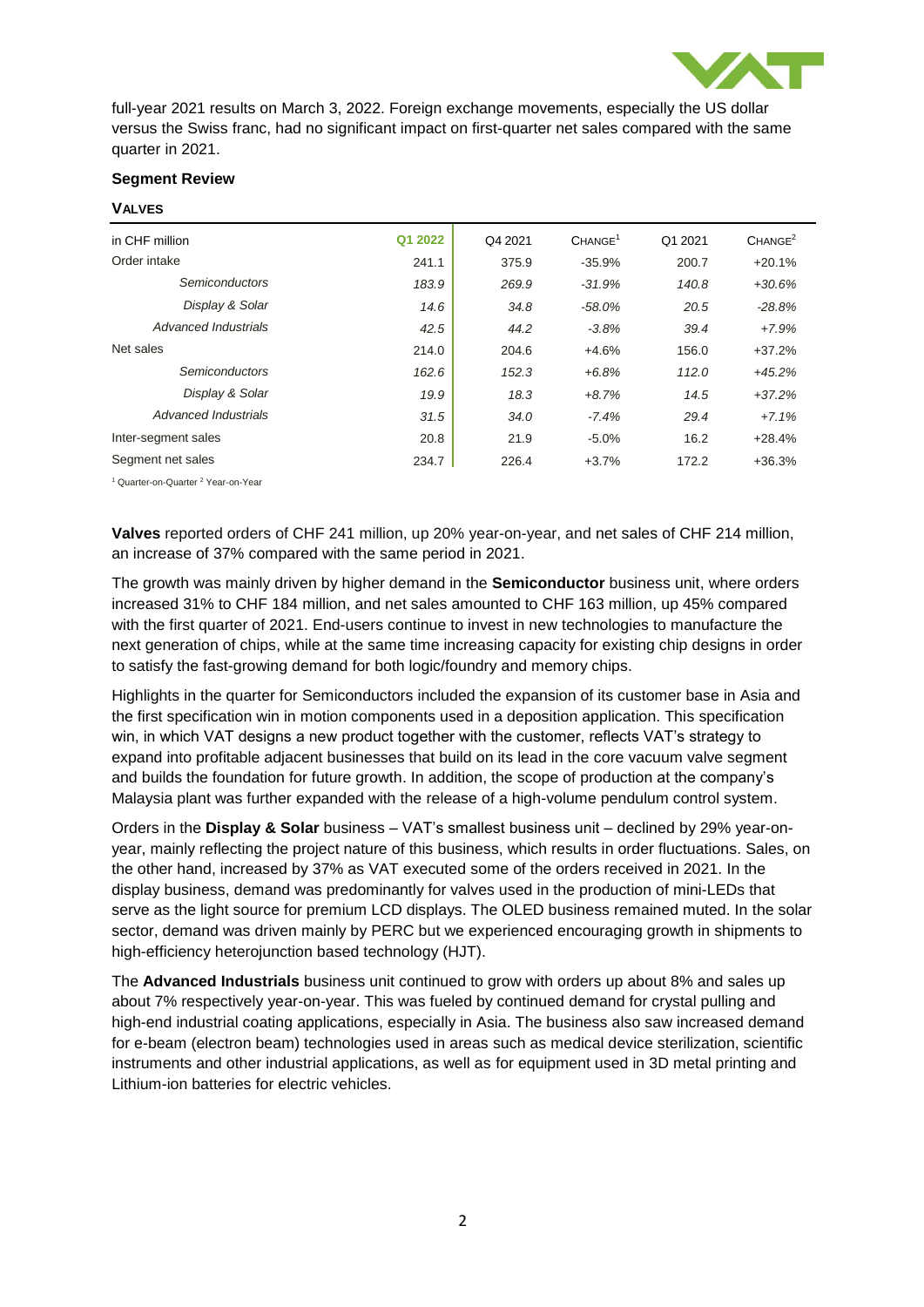

#### **GLOBAL SERVICES**

| in CHF million                                            | Q1 2022 | Q4 2021 | CHANGE <sup>1</sup> | Q1 2021 | CHANGE <sup>2</sup> |
|-----------------------------------------------------------|---------|---------|---------------------|---------|---------------------|
| Order intake                                              | 53.2    | 59.0    | $-9.8%$             | 39.9    | $+33.3%$            |
| Net sales                                                 | 49.0    | 49.9    | $-1.8%$             | 36.2    | $+35.4%$            |
| Inter-segment sales                                       |         |         |                     |         |                     |
| Segment net sales                                         | 49.0    | 49.9    | $-1.8%$             | 36.2    | $+35.4%$            |
| <sup>1</sup> Quarter-on-Quarter <sup>2</sup> Year-on-Year |         |         |                     |         |                     |

The **Global Service** segment reported orders of CHF 53 million in the first quarter, an increase of 33% compared with the same quarter in 2021, while net sales were up 35% to CHF 49 million. Yearon-year growth is driven by the large investments by major IDMs which in turn is driving the subfab business of Global Service. This coupled along with record level of fab utilization in both semiconductor and solar segments is driving strong sales in spare valves, spare parts, valve repair, and consumables. In addition, the strong partnerships with the OEMs in driving their support of the IDMs with service agreements has been very successful.

#### **Outlook – 2022 expected to be another year of strong growth**

VAT expects growth to continue in both its Valves and Global Services segments in 2022 as it taps the significant opportunities offered by a growing market, its leading market and technology positions and the successful execution of its proven strategy for profitable growth.

In the **Valves** segment, the company forecasts further growth in investments in the semiconductor manufacturing equipment market as the industry addresses both the global chip shortage and the roll out of new chip technologies. Based on orders for delivery in 2022, VAT expects display sales to grow compared with 2021. Further growth is also expected in the solar PV market. Forecasts for vacuumrelated equipment sales in industrial markets point to continued growth, especially in molecular diagnostics related to the COVID pandemic, as well as the industrial coatings, automotive and tooling businesses.

VAT expects the market for its **Global Service** segment to grow further in 2022 as semiconductor manufacturers continue to invest in both new capacity and in upgrading their existing vacuum equipment assets. The high capacity utilization rates drive strong demand for all VAT service products especially in the legacy sector where chip shortages are forecast to continue throughout 2022.

On this basis, VAT expects net sales in 2022 to be substantially higher than in 2021. VAT also plans to continue to build its flexible global footprint and strengthen its natural hedge against foreign exchange impacts by further ramping up its production facility in Malaysia, increasing sourcing from best-cost countries, gaining greater economies of scale in global supply chains and driving further operational excellence measures. At the same time, VAT remains dedicated to technology innovation. Investments in research, development and productivity improvements will therefore remain at the heart of VAT's strategy in 2022.

Furthermore, the company expects its EBITDA to increase substantially and the EBITDA margin to be higher as well, driven by higher volumes and better cost absorption as well as the ongoing focus on costs, offsetting the cost inflation seen in raw materials, logistics and energy costs. Because of expected higher sales, EBITDA, and EBITDA margin, VAT also expects 2022 net income to increase significantly compared with 2021.

The stronger operational performance is expected to again drive substantially higher free cash flow in 2022, despite the investments in Malaysia, the innovation center in Switzerland and ongoing production improvements in VAT's production hub in Switzerland. For 2022, capex is expected to be CHF 65 – 70 million.